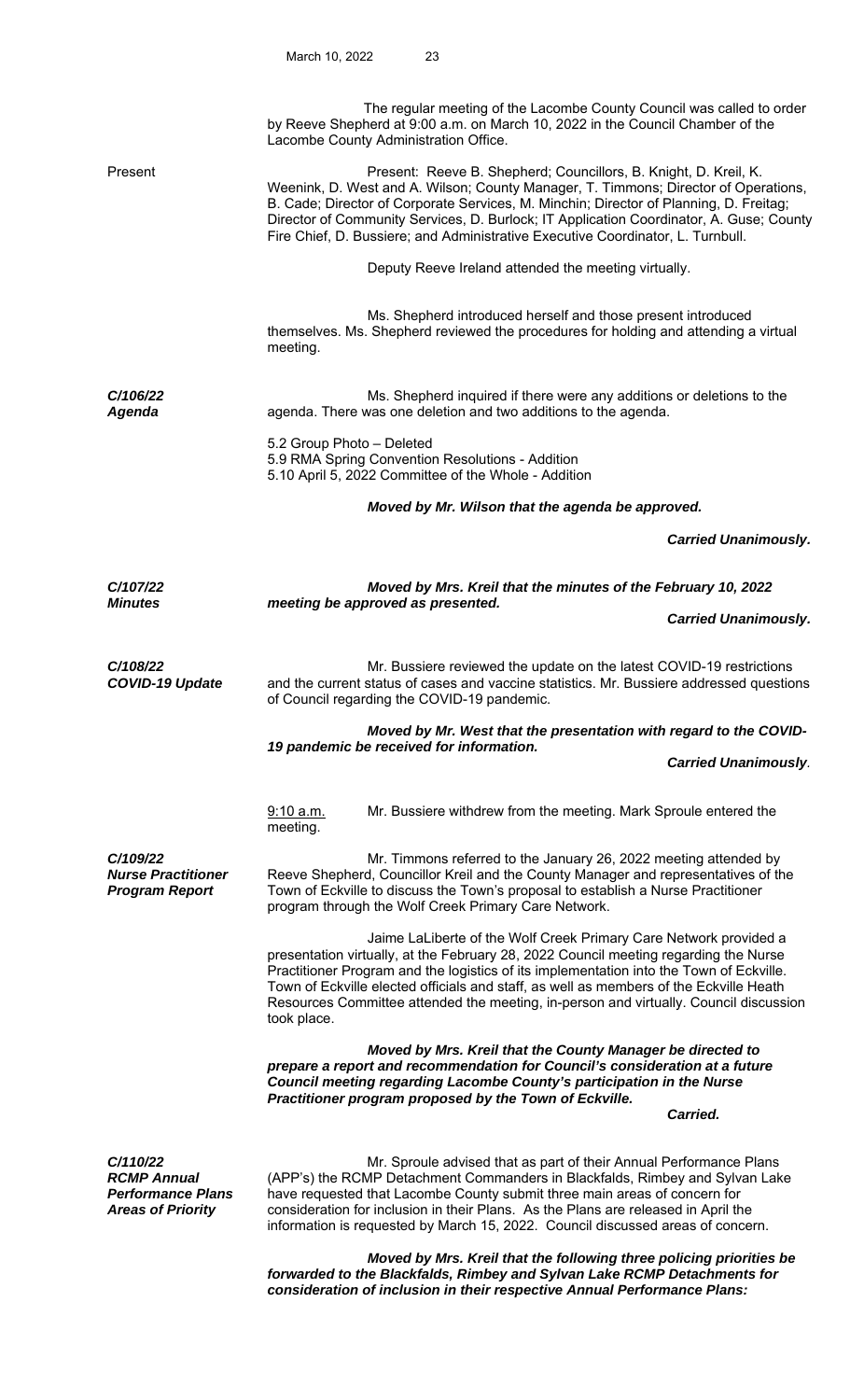- *Communication with Public*
- *Cooperation/Communication with Lacombe County Community Peace Officers*
- *Movement of Organized Crime into Rural Areas*

 *Carried Unanimously.* 

*C/111/22 Bylaw No. 1237/17 First Reading* Ms. Paradis advised that 194561 Alberta Ltd.(landowners Bill and Carla MacLean) are seeking to redesignate approximately 61.95 hectares (153.07 acres) of land on Pt. NW 21-39-03 W5M from Agricultural "A" District to Recreation "PR" District. The development proposal includes a 9-hole golf course, 100 recreational vehicle seasonal campsites, two washrooms, 104 vehicle parking spaces and fenced storage shed. A playground, small pool, pickleball courts and a trail to a water feature are other proposed amenities. Ms. Paradis addressed questions of Council. *Moved by Mrs. Kreil that Bylaw No. 1368/22, a bylaw of Lacombe County to amend the Lacombe County Land Use Bylaw No. 1237/17, to change the zoning of approximately 61.95 hectares (153.07 acres) on Pt. NW 21-39-03 W5M, from Agricultural 'A' District to Recreation "PR" District. Be now read a first time. Carried Unanimously. C/112/22 Moved by Mrs. Knight that in the matter of Bylaw No. 1368/22: Public Hearing 1) A public hearing be held on April 14, 2022 commencing at 9:00 a.m. 2) Any person present at the public hearing will be heard upon recognition of the Chair; and 3) The publication of the notice of the public hearing be advertised in local papers. Carried Unanimously. C/113/22 Bylaw No. 1367/22 First Reading*  Ms. Paradis advised that in 2011, Qualico Communities received approval to redesignate approximately 38.69 hectares (95.61 acres) on W½ 34-39-02- W5M into a 59-lot Residential Conservation Cluster 'R-RCC' District development, known as Palm Cove. Qualico Communities is now seeking permission to slightly revise the original approval, in Stage 1 of the development. The subdivision lot count in Stage 1 remains at 59 lots in the revised concept, but the location of some lots has changed. The lot sizing has been reduced from an average size of 0.40 acres to 0.25 acres. To accommodate the proposed revision to the lot layout, approximately 3.65 hectares (9.04 acres) of W½ 34-39-02-W5M land must be rezoned from Agricultural 'A' District to Residential Conservation Cluster 'R-RCC' District. Ms. Paradis addressed questions of Council. *Moved by Mr. West that Bylaw No. 1367/22, a bylaw of Lacombe County to amend the Lacombe County Land Use Bylaw No. 1237/17, to change the zoning of approximately 3.65 hectares (9.04 acres) on W1/2 34-39-02 W5M, from Agricultural 'A' District to Residential Conservation Cluster "R-RCC" District. Be now read a first time. Carried Unanimously. C/114/22 Moved by Mrs. Knight that in the matter of Bylaw No. 1367/22: Bylaw No. 1367/22*  A public hearing be held on April 14, 2022 commencing at 9:15 a.m.  *2) Any person present at the public hearing will be heard upon recognition of the Chair; and 3) The publication of the notice of the public hearing be advertised in local papers. Carried Unanimously. C/115/22*  Mr. Timmons advised that the Community Planning Association of

*CPAA Conference Authorization* 

Alberta's annual conference will be held from May 2 to 4, 2022 in Leduc.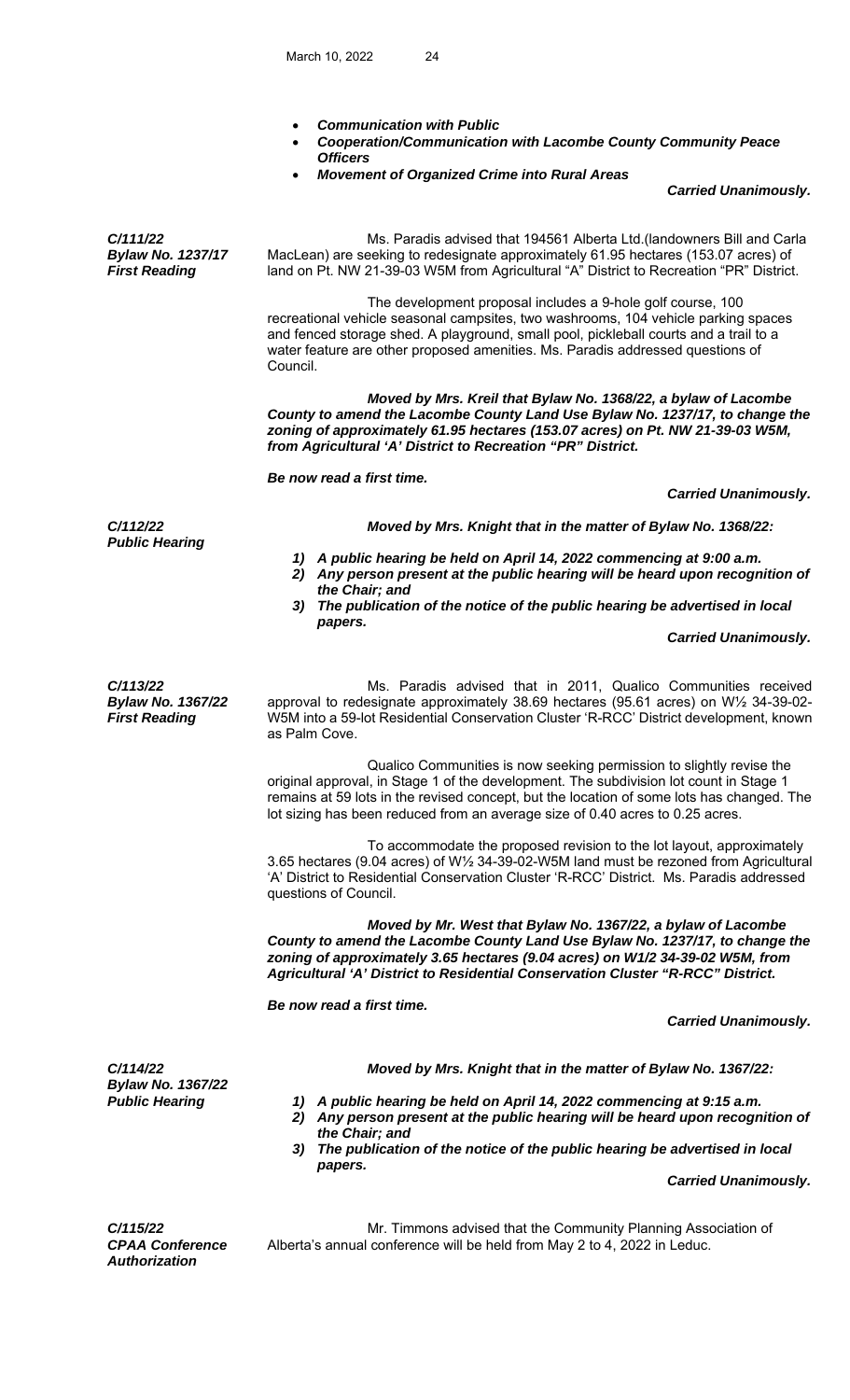## *Moved by Mr. Ireland that Council be authorized to attend the Community Planning Association of Alberta's annual conference from May 2 to 4, 2022 in Leduc.*

## *Carried Unanimously.*

| MDP/LUB Review                                                                                                                    | Ms. Paradis advised that the County's Municipal Development Plan<br>(MDP) and Land Use Bylaw (LUB) were adopted in July 2017. Policy MUNI 8.3.2<br>requires an annual review and report based on the findings of the Monitoring Matrix of<br>the MDP. The matrix was created to evaluate the success or failure of the policies within<br>the plans and to indicate if the policies are meeting the plan's objectives.  |  |  |  |
|-----------------------------------------------------------------------------------------------------------------------------------|-------------------------------------------------------------------------------------------------------------------------------------------------------------------------------------------------------------------------------------------------------------------------------------------------------------------------------------------------------------------------------------------------------------------------|--|--|--|
|                                                                                                                                   | Ms. Paradis presented the Municipal Development Plan & Land Use<br>Bylaw 2019 Review - Annual Report & Monitoring Matrix for Council's consideration.<br>This review has identified some areas for improvement in the plans, to which<br>amendments are proposed. Bylaw 1365/22 proposes a number of amendments to the<br>MDP, and Bylaw 1366/22 proposes a number of amendments to the LUB.                            |  |  |  |
|                                                                                                                                   | Ms. Paradis referred to a request from Belterra Land Co., requesting the<br>addition of 'dwelling, single detached' as a use in the Higher Density Residential 'R-<br>HDR' District, specifically for Lots 13 through 16 within The Slopes on Sylvan Lake in the<br>LUB.                                                                                                                                                |  |  |  |
|                                                                                                                                   | Chris Aribello, President of Belterra Land Co. spoke to the request<br>regarding the addition of 'dwelling, single detached' as a use in the Higher Density<br>Residential 'R-HDR' District, specifically for Lots 13 through 16 within The Slopes on<br>Sylvan Lake in the LUB.                                                                                                                                        |  |  |  |
|                                                                                                                                   | Mr. Aribello, Ms. Paradis and Mr. Freitag addressed questions of<br>Council.                                                                                                                                                                                                                                                                                                                                            |  |  |  |
| <b>Deferred</b>                                                                                                                   | Moved by Mrs. Knight that Bylaw No. 1366/22 be amended to<br>include the reduction of minimum lot size in the Residential Conservation Cluster<br>District "R-RCC" from 0.25 to 0.15 acres.                                                                                                                                                                                                                             |  |  |  |
|                                                                                                                                   | Council agreed to defer the consideration of Mrs. Knight's motion and<br>Bylaw Nos. 1365/22 and 1366/22 to later in the meeting.                                                                                                                                                                                                                                                                                        |  |  |  |
|                                                                                                                                   | <u>11:10 a.m.</u><br>Chris Artibello withdrew from the meeting.                                                                                                                                                                                                                                                                                                                                                         |  |  |  |
|                                                                                                                                   | Ms. Paradis continued her presentation referring to a second request to<br>amend the LUB from Kevin Kallis, Kountry Kamping requesting 'campground, major' be<br>listed as a use in the Agricultural 'A' District. Ms. Paradis provided a detailed review of<br>the request.                                                                                                                                            |  |  |  |
|                                                                                                                                   | Ms. Paradis reviewed the proposed amendments to the MDP and LUB.<br>Ms. Paradis addressed questions of Council. Due to a scheduled appointment Ms.<br>Paradis continued her presentation later in the meeting.                                                                                                                                                                                                          |  |  |  |
|                                                                                                                                   | Karen Popplestone, Manager, Policing Oversight and Contract Policing,<br><u>11;35 a.m.</u><br>entered the meeting virtually.                                                                                                                                                                                                                                                                                            |  |  |  |
| C/116/22<br><b>Policing Oversight</b><br>and Contract Policing<br>and Police Advisory<br><b>Committees</b><br><b>Presentation</b> | Ms. Popplestone attended the meeting in order to discuss Police<br>Advisory Committees with Council. Red Deer County and the Blackfalds RCMP have<br>created a Police Advisory Committee and Lacombe County Council is investigating the<br>criteria/benefits of joining the Committee.                                                                                                                                 |  |  |  |
|                                                                                                                                   | Ms. Popplestone provided an overview of various components of<br>Alberta Justice regarding Provincial policing:                                                                                                                                                                                                                                                                                                         |  |  |  |
|                                                                                                                                   | Key Principles of Alberta's Overall Policing Strategy<br>$\bullet$<br><b>Equitable Policing</b><br>$\bullet$<br><b>Provincial Leadership</b><br>$\bullet$<br>Legislative Framework - Police Act, Royal Canadian Mounted Police Act<br>$\bullet$<br><b>Civilian Oversight</b><br>Roles & Responsibilities of Minister/Municipalities for Police Services<br><b>Contract Management Committee</b><br><b>RCMP Services</b> |  |  |  |
|                                                                                                                                   |                                                                                                                                                                                                                                                                                                                                                                                                                         |  |  |  |

- Roles & Responsibilities Police Committees (in collaboration with Police Services)
- Oversight of Policing Independent Civilian Bodies i.e., Police Advisory Committee (PAC)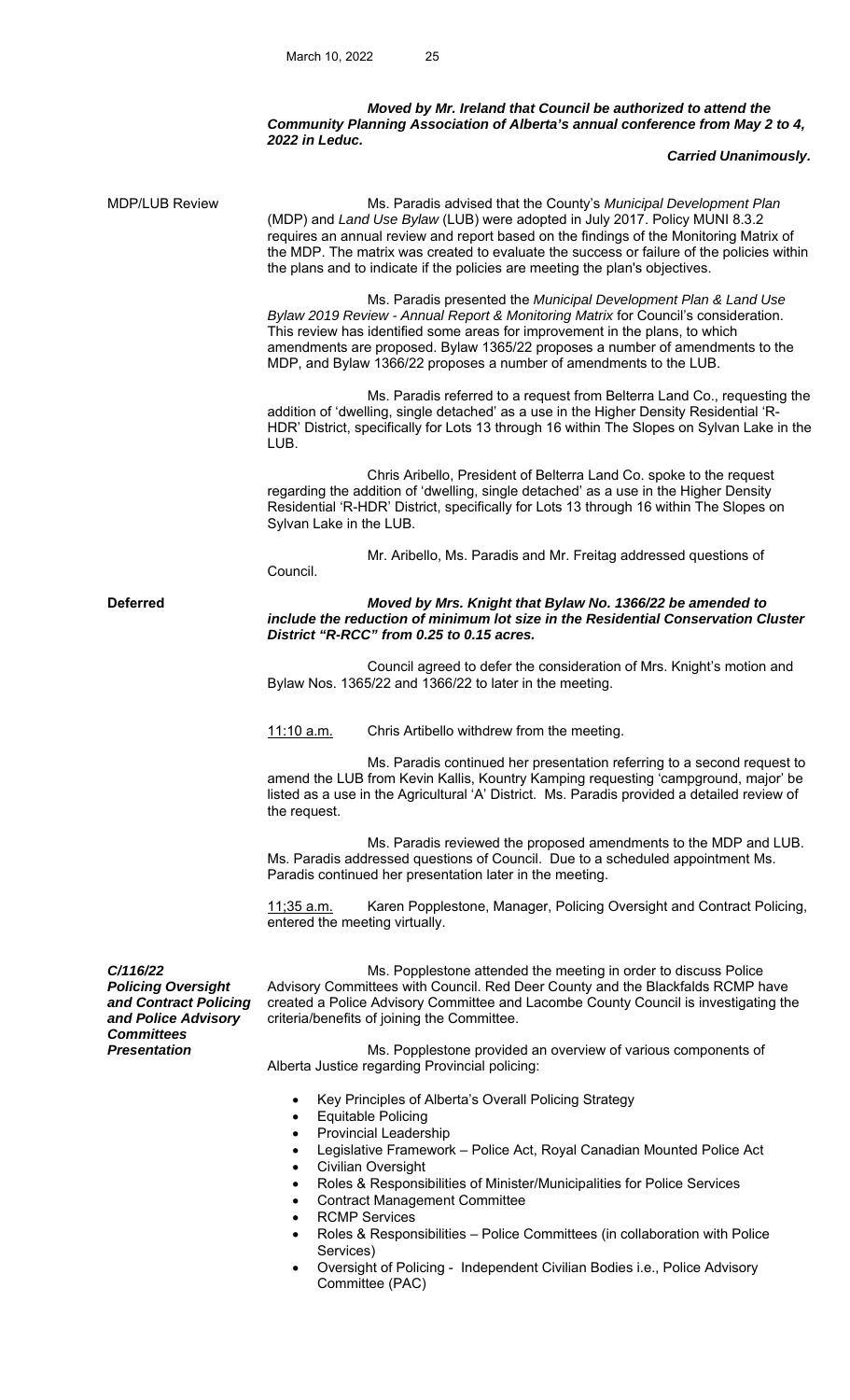- Oversight provides independence, accountability, transparency, public trust
- Role of Policing Committees
- Expectations of Committees

Ms. Popplestone addressed questions of Council.

|                                                                                     | Moved by Mr. Weenink that the presentation on Policing Oversight<br>and Contract Policing and Police Advisory Committees be received for<br>information.                                                                                                                                                                                                                                                                                                                                                                                                                                                                                                                                                                                                                                                |                                                                                                                                                                                                                                                                                                                                                                                                                                                         |                             |  |
|-------------------------------------------------------------------------------------|---------------------------------------------------------------------------------------------------------------------------------------------------------------------------------------------------------------------------------------------------------------------------------------------------------------------------------------------------------------------------------------------------------------------------------------------------------------------------------------------------------------------------------------------------------------------------------------------------------------------------------------------------------------------------------------------------------------------------------------------------------------------------------------------------------|---------------------------------------------------------------------------------------------------------------------------------------------------------------------------------------------------------------------------------------------------------------------------------------------------------------------------------------------------------------------------------------------------------------------------------------------------------|-----------------------------|--|
|                                                                                     |                                                                                                                                                                                                                                                                                                                                                                                                                                                                                                                                                                                                                                                                                                                                                                                                         |                                                                                                                                                                                                                                                                                                                                                                                                                                                         | <b>Carried Unanimously.</b> |  |
|                                                                                     | <u>12:05 a\p.m.</u>                                                                                                                                                                                                                                                                                                                                                                                                                                                                                                                                                                                                                                                                                                                                                                                     | Ms. Popplestone withdrew from the meeting.                                                                                                                                                                                                                                                                                                                                                                                                              |                             |  |
| C/117/22<br><b>Police Advisory</b><br><b>Committee Report</b><br><b>Preparation</b> | Moved by Mrs. Knight that the County Manager be directed to<br>prepare a report to be presented at a future Council meeting regarding Lacombe<br>County appointing a representative to the Blackfalds RCMP/Red Deer County<br><b>Police Advisory Committee.</b>                                                                                                                                                                                                                                                                                                                                                                                                                                                                                                                                         |                                                                                                                                                                                                                                                                                                                                                                                                                                                         |                             |  |
|                                                                                     |                                                                                                                                                                                                                                                                                                                                                                                                                                                                                                                                                                                                                                                                                                                                                                                                         |                                                                                                                                                                                                                                                                                                                                                                                                                                                         | <b>Carried Unanimously.</b> |  |
| C/118/22<br><b>MCP</b>                                                              | Moved by Mrs. Kreil that the meeting recess in order to conduct a<br><b>Municipal Planning Commission meeting.</b><br>Time: 1:00 p.m.                                                                                                                                                                                                                                                                                                                                                                                                                                                                                                                                                                                                                                                                   |                                                                                                                                                                                                                                                                                                                                                                                                                                                         |                             |  |
|                                                                                     |                                                                                                                                                                                                                                                                                                                                                                                                                                                                                                                                                                                                                                                                                                                                                                                                         |                                                                                                                                                                                                                                                                                                                                                                                                                                                         | <b>Carried Unanimously.</b> |  |
| C/119/22<br><b>Reconvene</b>                                                        | Moved by Mrs. Knight that the meeting reconvene.                                                                                                                                                                                                                                                                                                                                                                                                                                                                                                                                                                                                                                                                                                                                                        |                                                                                                                                                                                                                                                                                                                                                                                                                                                         |                             |  |
|                                                                                     | Time: 1:40 p.m.<br><b>Carried Unanimously.</b>                                                                                                                                                                                                                                                                                                                                                                                                                                                                                                                                                                                                                                                                                                                                                          |                                                                                                                                                                                                                                                                                                                                                                                                                                                         |                             |  |
|                                                                                     | 1:18 p.m.                                                                                                                                                                                                                                                                                                                                                                                                                                                                                                                                                                                                                                                                                                                                                                                               | Eric Burton, Factor5 Group entered the meeting.                                                                                                                                                                                                                                                                                                                                                                                                         |                             |  |
| Lacombe Economic<br>Development Strategy<br>Consultant<br>Presentations             | highlighting the following:<br>$\bullet$<br>$\bullet$<br>Project Team<br>$\bullet$<br>$\bullet$<br>Methodology<br>$\bullet$<br><b>Budget</b><br>$\bullet$<br>$\bullet$<br>٠<br>2:10 p.m.<br>$2:15$ p.m.<br>meeting virtually.                                                                                                                                                                                                                                                                                                                                                                                                                                                                                                                                                                           | Mr. Burton provided a presentation regarding Factor5 Group's proposal<br>to undertake the development of the Lacombe Economic Development Strategy<br>Our Understanding<br><b>Company Profile</b><br>Experience in the Region<br>A Unique Strategy for the County<br><b>Product Samples</b><br>Mr. Burton addressed questions of Council.<br>Mr. Burton withdrew from the meeting.<br>Paul Blais, Jordon Tidey, Schaun Goodeve, MDB Insight entered the |                             |  |
|                                                                                     | Mr. Blais, Mr. Tidey and Mr. Goodeve provided a presentation regarding<br>MDB Insight's proposal to undertake the development of the Lacombe Economic<br>Development Strategy highlighting the following:<br>Introduction to MDB Insight Inc.<br>$\bullet$<br>Strategical Importance of an EDS<br>$\bullet$<br>Methodology and Process<br>$\bullet$<br>Economic Development Strategies Completed<br>$\bullet$<br><b>Investment Readiness</b><br>$\bullet$<br><b>Business Retention &amp; Expansion</b><br>$\bullet$<br>Why MDG Insight?<br>$\bullet$<br>Mr. Blais, Mr. Tidey and Mr. Goodeye addressed questions of Council.<br>Mr. Blais, Mr. Tidey and Mr. Goodeye withdrew from the meeting.<br>2:40 p.m.<br>Nancy Johnston of McSweeney & Associates entered the meeting<br>2:45 p.m.<br>virtually. |                                                                                                                                                                                                                                                                                                                                                                                                                                                         |                             |  |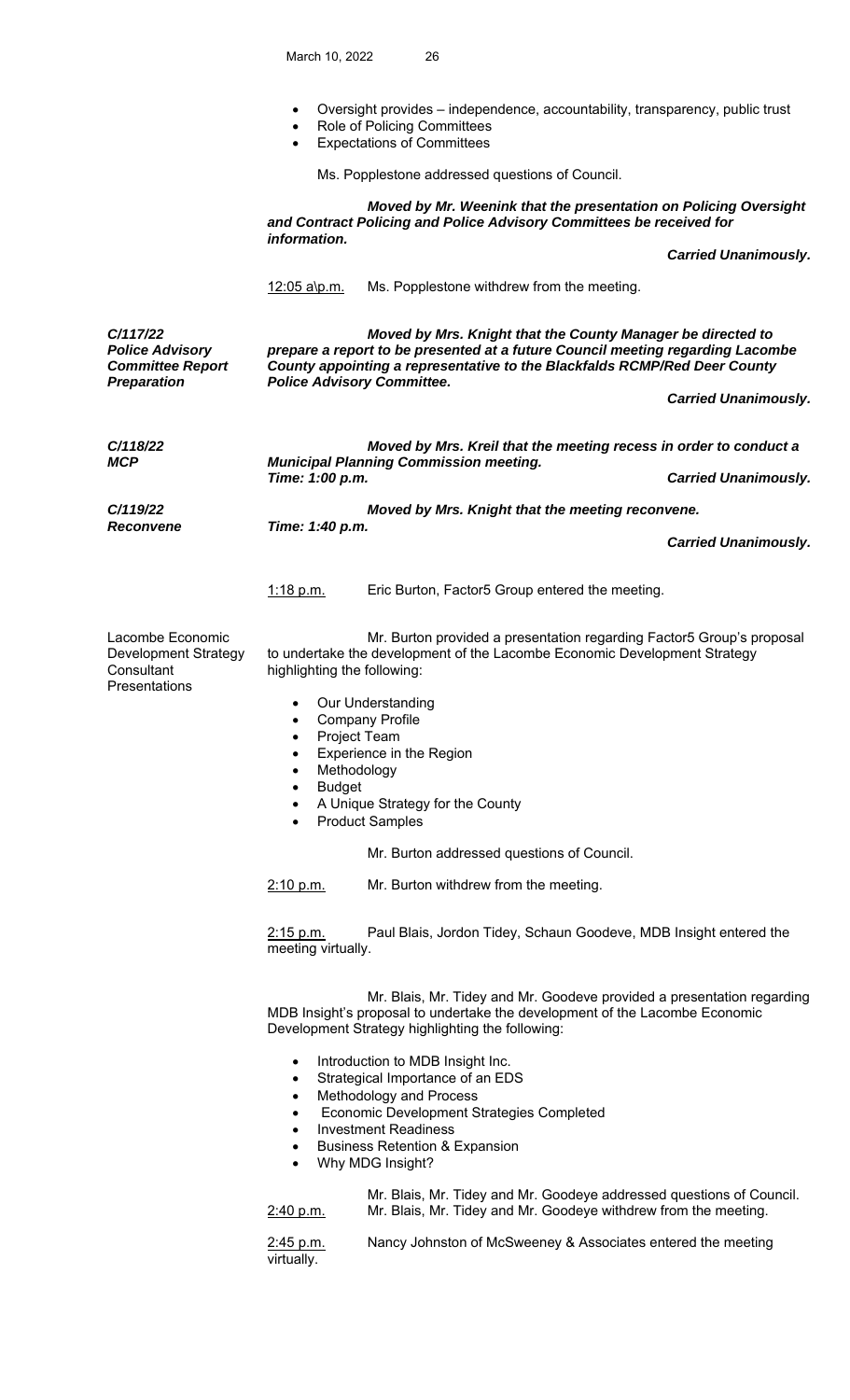Ms. Johnston provided a presentation regarding McSweeney & Associates' proposal to undertake the development of the Lacombe Economic Development Strategy highlighting the following: Who Are We – Team Introduction Our Approach

- Strategy Needs to be a True Reflection of Lacombe County
- How do we Ensure This is Uniquely Lacombe County?
- We Build Positive Relationships
- Overview of Process
- Phase 1 Background Research
- Phase 2 Engaging Lacombe County
- Phase 3 Five-year Strategy
- Overview of the Final Strategy

Ms. Johnston addressed questions of Council.

3:00 p.m. Ms. Johnston withdrew from the meeting.

*C/120/22 In-camera* 

*C/122/22* 

*Economic Development* 

*C/123/22* 

*Conference* 

*Lacombe County* 

*Strategy Consultant* 

*Recycling of Alberta* 

 *Moved by Mrs. Kreil that the meeting recess in order to meet Incamera for purpose of discussing the proposals for the development of the Lacombe County Economic Development Strategy as per FOIP Section 16(1). Time: 3:15 p.m.* 

 *Carried Unanimously.* 

*C/121/22 Moved by Mr. West that the meeting reconvene. Reconvene Time: 3:25 p.m.* 

 *Carried Unanimously.* 

 *Moved by Mr. Weenink that Factor5Group be selected to undertake the development of the Lacombe County Economic Development Strategy.* 

 *Carried Unanimously.* 

 Ms. Shepherd advised the annual Federation of Canadian Municipalities (FCM) annual conference will be held from June 2 to 5, 2022 in Regina, Saskatchewan. Council agreed to discuss at the March 24, 2022 Council meeting.

Mr. Timmons advised that the Recycling Council of Alberta will be holding their annual conference from October 19 to 21, 2022 in Jasper.

 *Moved by Mr. Ireland that Council be authorized to attend the Recycling Council of Alberta annual conference from October 19 to 21, 2022 in Jasper*.

 *Carried Unanimously.* 

*C/124/22 Lacombe County Road Tour 2022* 

**Mr. Timmons advised Council that the annual Lacombe County School** Safety Day is being held on June 16, 2022. As the provincial COVID restrictions have been lifted a BBQ will be held for the participants. In past years Council has assisted in cooking at the BBQ. As the Road Tour is scheduled for June 15 and 16, 2022 the Tour would have to be rescheduled if that is the wish of Council.

 *Moved by Mrs. Knight that Lacombe County Road Tour be rescheduled to June 14 and 15, 2022.* 

 *Carried Unanimously.* 

 Council reviewed the proposed RMA Spring Convention resolutions. The Convention will be held in Edmonton from March 14 to 16, 2022.

*C/125/22 RMA Convention* 

 *Moved by Mr. West that the resolutions to be presented at the RMA Spring Convention in March 2022 be received for information.* 

 *Carried Unanimously.* 

*Past 4:00 p.m.* 

*C/126/22 Moved by Mrs. Knight that the meeting go past 4:00 p.m.* 

 *Carried Unanimously.*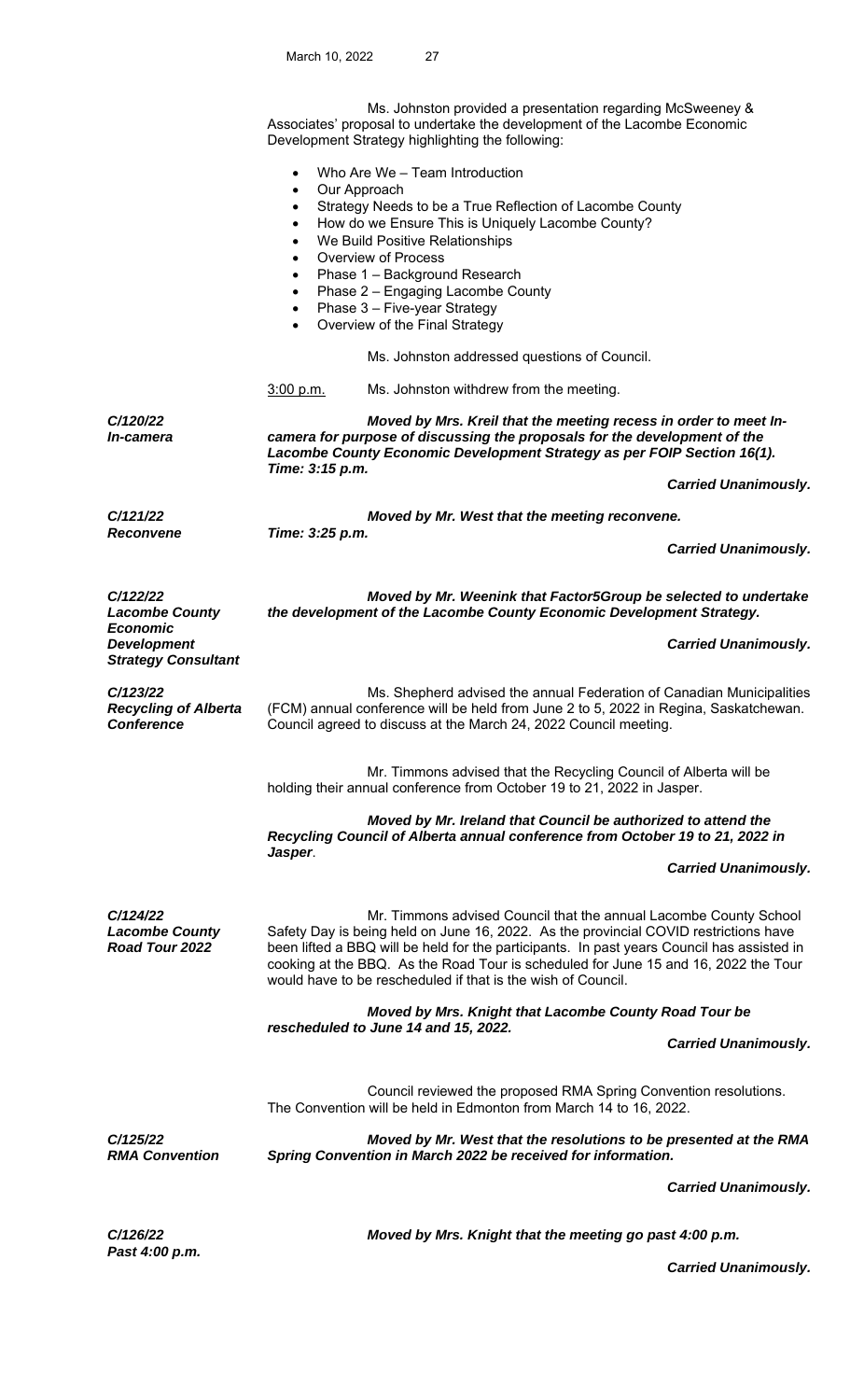|                                                                                                 | $3:25$ p.m.                                                                                                                                                                                                                                                                                                                                                                                                                                                    | Cajun Paradis entered the meeting                                                                                                                                                                                                                                                                                                  |                             |  |  |
|-------------------------------------------------------------------------------------------------|----------------------------------------------------------------------------------------------------------------------------------------------------------------------------------------------------------------------------------------------------------------------------------------------------------------------------------------------------------------------------------------------------------------------------------------------------------------|------------------------------------------------------------------------------------------------------------------------------------------------------------------------------------------------------------------------------------------------------------------------------------------------------------------------------------|-----------------------------|--|--|
| C/127/22<br><b>MDP/LUB</b><br><b>Cluster District</b><br><b>Reduction</b><br><b>Motion Lost</b> | Ms. Paradis continued her presentation with regard to the proposed<br>amendments to the MDP and LUB. Ms. Paradis provided a detailed review of the<br>request from Belterra Land Co. requesting the addition of 'dwelling, single detached' as<br>a use in the Higher Density Residential 'R-HDR' District, specifically for Lots 13 through<br>16 within The Slopes on Sylvan Lake in the LUB. Ms. Paradis and Mr. Freitag<br>addressed questions of Council. |                                                                                                                                                                                                                                                                                                                                    |                             |  |  |
|                                                                                                 | which reads as follows:                                                                                                                                                                                                                                                                                                                                                                                                                                        | Ms. Shepherd now called the question on Mrs. Knight's deferred motion                                                                                                                                                                                                                                                              |                             |  |  |
|                                                                                                 | Moved by Mrs. Knight that Bylaw No. 1366/22 be amended to<br>include the reduction of minimum lot size in the Residential Conservation Cluster<br>District "R-RCC" from 0.25 to 0.15 acres.                                                                                                                                                                                                                                                                    |                                                                                                                                                                                                                                                                                                                                    |                             |  |  |
|                                                                                                 |                                                                                                                                                                                                                                                                                                                                                                                                                                                                |                                                                                                                                                                                                                                                                                                                                    | <b>Motion Lost.</b>         |  |  |
| C/128/22<br><b>Annual Report &amp;</b><br><b>Monitoring Matrix</b>                              | information.                                                                                                                                                                                                                                                                                                                                                                                                                                                   | Moved by Mrs. Kreil that the Municipal Development Plan & Land<br>Use Bylaws 2021 Review - Annual Report & Monitoring Matrix be received for                                                                                                                                                                                       |                             |  |  |
| Review                                                                                          |                                                                                                                                                                                                                                                                                                                                                                                                                                                                |                                                                                                                                                                                                                                                                                                                                    | <b>Carried Unanimously.</b> |  |  |
| C/129/22<br><b>Bylaw No. 1365/22</b><br><b>First Reading</b>                                    | Moved by Mrs. Knight that Bylaw No. 1365/22, a bylaw of Lacombe<br>County to amend the Lacombe County Municipal Development Plan Bylaw No.<br>1238/17 as it relates to general regulations and district requirements                                                                                                                                                                                                                                           |                                                                                                                                                                                                                                                                                                                                    |                             |  |  |
|                                                                                                 | now be read a first time.                                                                                                                                                                                                                                                                                                                                                                                                                                      |                                                                                                                                                                                                                                                                                                                                    | <b>Carried Unanimously.</b> |  |  |
| C/130/22<br><b>Bylaw No. 1366/22</b><br><b>First Reading</b>                                    | Moved by Mr. West that Bylaw No. 1366/22, a bylaw of Lacombe<br>County to amend the Lacombe County Land Use Bylaw No. 1237/17 as it relates to<br>general regulations and district requirements                                                                                                                                                                                                                                                                |                                                                                                                                                                                                                                                                                                                                    |                             |  |  |
|                                                                                                 | now be read a first time.                                                                                                                                                                                                                                                                                                                                                                                                                                      |                                                                                                                                                                                                                                                                                                                                    | <b>Carried Unanimously.</b> |  |  |
| C/131/22<br><b>Bylaw Nos. 1365/22</b><br>& 1366/22<br><b>Public Hearing</b>                     | 1366/22:                                                                                                                                                                                                                                                                                                                                                                                                                                                       | Moved by Mrs. Kreil that in the matter of Bylaw Nos. 1365/22 and                                                                                                                                                                                                                                                                   |                             |  |  |
|                                                                                                 | 1) that a public hearing be held on April 14, 2022 commencing at 9:30 a.m. at the<br><b>Lacombe County Administration office;</b><br>2) any person present at the public hearing will be heard upon recognition of the                                                                                                                                                                                                                                         |                                                                                                                                                                                                                                                                                                                                    |                             |  |  |
|                                                                                                 | Chair; and<br>3) the publication of the notice of the public hearing be advertised in local papers.                                                                                                                                                                                                                                                                                                                                                            |                                                                                                                                                                                                                                                                                                                                    |                             |  |  |
|                                                                                                 |                                                                                                                                                                                                                                                                                                                                                                                                                                                                |                                                                                                                                                                                                                                                                                                                                    | <b>Carried Unanimously.</b> |  |  |
|                                                                                                 | 4.25 p.m.                                                                                                                                                                                                                                                                                                                                                                                                                                                      | Cajun Paradis withdrew from the meeting.                                                                                                                                                                                                                                                                                           |                             |  |  |
| C/132/22<br><b>Agenda Item</b><br><b>Follow-up</b>                                              |                                                                                                                                                                                                                                                                                                                                                                                                                                                                | Moved by Mr. West that the Agenda Item Follow-up for February<br>24, 2022 be received for information.                                                                                                                                                                                                                             |                             |  |  |
|                                                                                                 |                                                                                                                                                                                                                                                                                                                                                                                                                                                                |                                                                                                                                                                                                                                                                                                                                    | <b>Carried Unanimously.</b> |  |  |
| C/133/22<br><b>Council Reports</b>                                                              |                                                                                                                                                                                                                                                                                                                                                                                                                                                                | Mrs. Knight advised that Stettler County will be talking to the Summer<br>Villages of Rochon Sands and White Sands with regard to the Red Willow lagoon no<br>longer accepting sewage. The Erskine lagoon will be the only lagoon accepting sewage.                                                                                |                             |  |  |
|                                                                                                 |                                                                                                                                                                                                                                                                                                                                                                                                                                                                | Ms. Shepherd advised that the new Eagles Builders Centre in<br>Blackfalds has required the Town of Blackfalds to install baffling at a cost of<br>approximately \$ 170,000. Due to this extra expenditure, the Town will forego the<br>purchase of flooring for installation on top of the ice surface for special non-ice events. |                             |  |  |
|                                                                                                 | information.                                                                                                                                                                                                                                                                                                                                                                                                                                                   | Moved by Mr. Weenink that Council reports be received for                                                                                                                                                                                                                                                                          |                             |  |  |
|                                                                                                 |                                                                                                                                                                                                                                                                                                                                                                                                                                                                |                                                                                                                                                                                                                                                                                                                                    | <b>Carried Unanimously.</b> |  |  |

March 10, 2022 28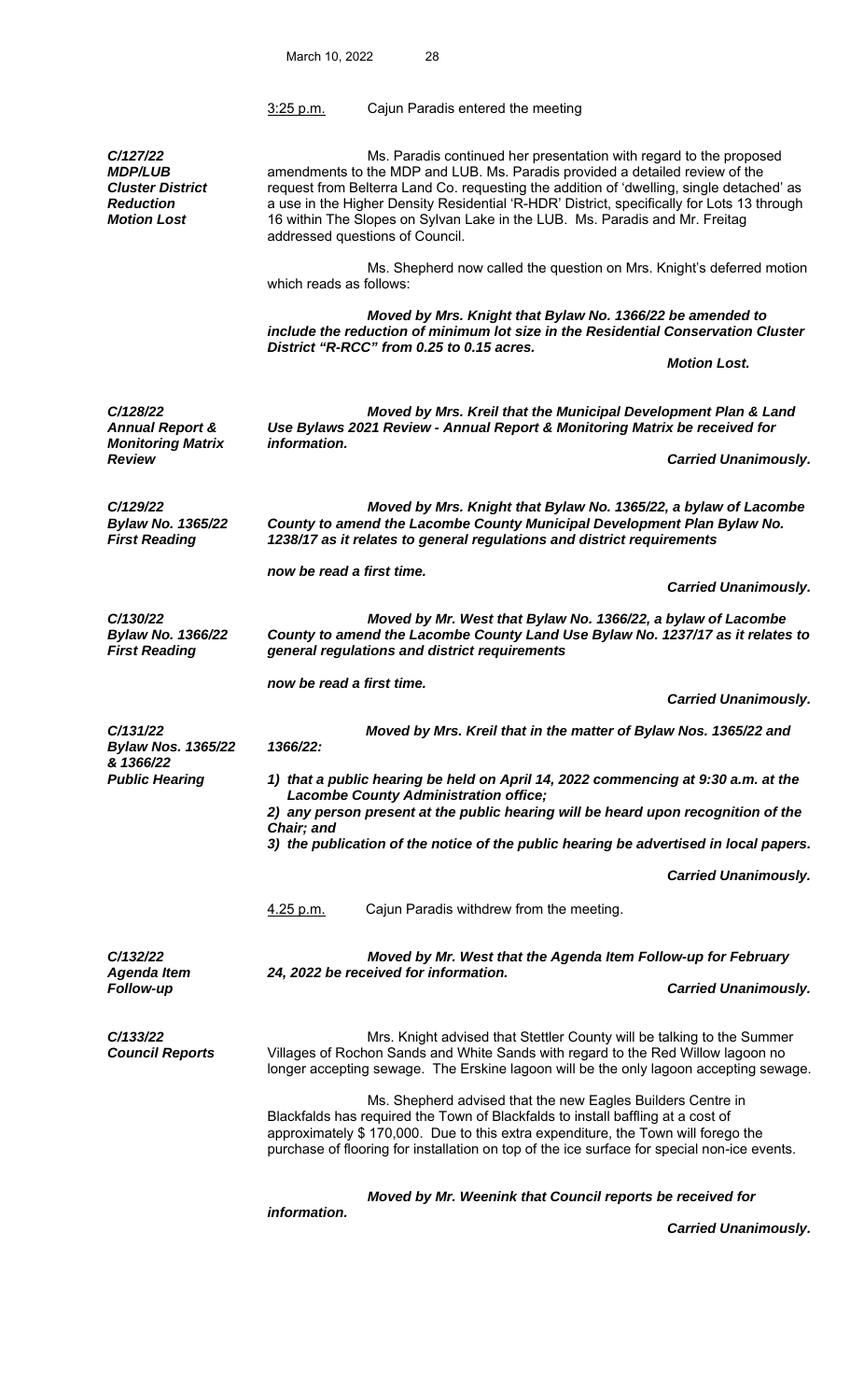| C/134/22<br><b>Consent Agenda</b>        | Moved by Mrs. Kreil that the Consent Agenda be approved as<br>presented.                                                                                                                                                                                                                                                                                                                                                                                                                                                                                                                                                                                                                                                                                                                                  |
|------------------------------------------|-----------------------------------------------------------------------------------------------------------------------------------------------------------------------------------------------------------------------------------------------------------------------------------------------------------------------------------------------------------------------------------------------------------------------------------------------------------------------------------------------------------------------------------------------------------------------------------------------------------------------------------------------------------------------------------------------------------------------------------------------------------------------------------------------------------|
|                                          | <b>Carried Unanimously.</b>                                                                                                                                                                                                                                                                                                                                                                                                                                                                                                                                                                                                                                                                                                                                                                               |
| Notice of Motion                         | Mrs. Kreil advised of a notice of motion that she will be bringing foward<br>at the March 24, 2022 Council meeting regarding the implementation of parking fees by<br>Lacombe County for the Sunbreaker Cove boat launch, the Sandy Point boat launch and<br>the Sandy Point Beach.                                                                                                                                                                                                                                                                                                                                                                                                                                                                                                                       |
| Committee of the<br>Whole - Agenda Items | Committee of the Whole Future Agenda Items:                                                                                                                                                                                                                                                                                                                                                                                                                                                                                                                                                                                                                                                                                                                                                               |
|                                          | Truth and Reconciliation - Ms. Shepherd                                                                                                                                                                                                                                                                                                                                                                                                                                                                                                                                                                                                                                                                                                                                                                   |
| <b>Council Inquiries</b>                 | Mr. West referred to the Federation of Canadian Municipalities (FCM)<br>Conference and inquired if Lacombe County is a member. Mr. Timmons advised that<br>Lacombe County pays an annual membership fee of \$2,600. Mr. Timmons commented<br>that the FCM is a national advocate for municipal issues and has benefitted<br>municipalities across the country through their lobbying for grants, etc.                                                                                                                                                                                                                                                                                                                                                                                                     |
|                                          | Mr. Wilson advised that a ratepayer from Kuusamo Krest has<br>commented that the County reserve land has become a dumping site. Mr. Timmons<br>advised that Kuusamo Krest has a significant reserve area, and the County does allow<br>community members to store items on the reserve. Mr. Timmons advised that the<br>County will look into the matter.                                                                                                                                                                                                                                                                                                                                                                                                                                                 |
|                                          | Mr. Wilson advised Council that the ball diamonds have been improved<br>at the Lockhart Hall, but the local hall board is planning to take the hall down in the<br>future.                                                                                                                                                                                                                                                                                                                                                                                                                                                                                                                                                                                                                                |
|                                          | Mr. Wilson inquired if the ALUS Program will be promoted in the County<br>News. Mr. Burlock advised that the County Agriculture department will be in contact with<br>ALUS and if they provide information it will be placed in the County News. Mr. Burlock<br>advised that the County continues to support the program through the provision of<br>information to ALUS.                                                                                                                                                                                                                                                                                                                                                                                                                                 |
|                                          | Mr. Wilson inquired if the matter of fire calls being billed through<br>individuals' insurance has been advertised in the County News. Mr. Burlock advised<br>that an article has been scheduled to be placed in the County News closer to fire<br>season.                                                                                                                                                                                                                                                                                                                                                                                                                                                                                                                                                |
|                                          | Mrs. Knight commented that ratepayers have advised that the notice<br>regarding Fire Permit season has been placed in the County News but is difficult to find.<br>Mrs. Knight requested that the articles be made more visible in the paper. Mr. Burlock<br>advised he will note this request for next season. Mr. Timmons advised that this notice is<br>advertised on page one of the County News in the legend.                                                                                                                                                                                                                                                                                                                                                                                       |
|                                          | Mrs. Knight inquired if the County has received the Alberta Government<br>article regarding the placing of mooring structures on water bodies. Mrs. Knight<br>commented that when received the article should be shared with the public.                                                                                                                                                                                                                                                                                                                                                                                                                                                                                                                                                                  |
|                                          | Mrs. Knight requested that Council consider changing Council reports<br>given to only expand on pertinent issues.                                                                                                                                                                                                                                                                                                                                                                                                                                                                                                                                                                                                                                                                                         |
|                                          | Mrs. Knight inquired if the barrel racing has stopped on the ball<br>diamonds in the Hamlet of Mirror. Mr. Cade advised that no one has been seen riding a<br>horse in the area, but staff will continue to monitor the situation.                                                                                                                                                                                                                                                                                                                                                                                                                                                                                                                                                                        |
|                                          | Mr. Weenink noted that the boat launch at Aspen Beach is being<br>dredged and inquired if the County will do Wilson Beach boat launch. Mr. Timmons<br>advised that new lake lot owners contribute to a Lake Access Reserve which is used for<br>new construction for lake access not boat launch upkeep. Mr. Timmons commented that<br>the Lacombe Fish and Game Society manage the boat launch at Wilson Beach. Mr.<br>Cade commented that the boat launch at Aspen Beach is being upgraded and this is<br>through the Province. Mr. Cade added that the License of Occupation for the Wilson<br>Beach boat launch with the Lacombe Fish and Game Association. Mr. Weenink<br>commented he feels it should be the County's responsibility as the County collects the<br>access levy from new homeowners. |
|                                          | Mr. Weenink inquired if the Sandy Point boat launch needs dredging.<br>Mr. Timmons advised the County is in discussions with the Sandy Point developers<br>regarding cost sharing this project.                                                                                                                                                                                                                                                                                                                                                                                                                                                                                                                                                                                                           |